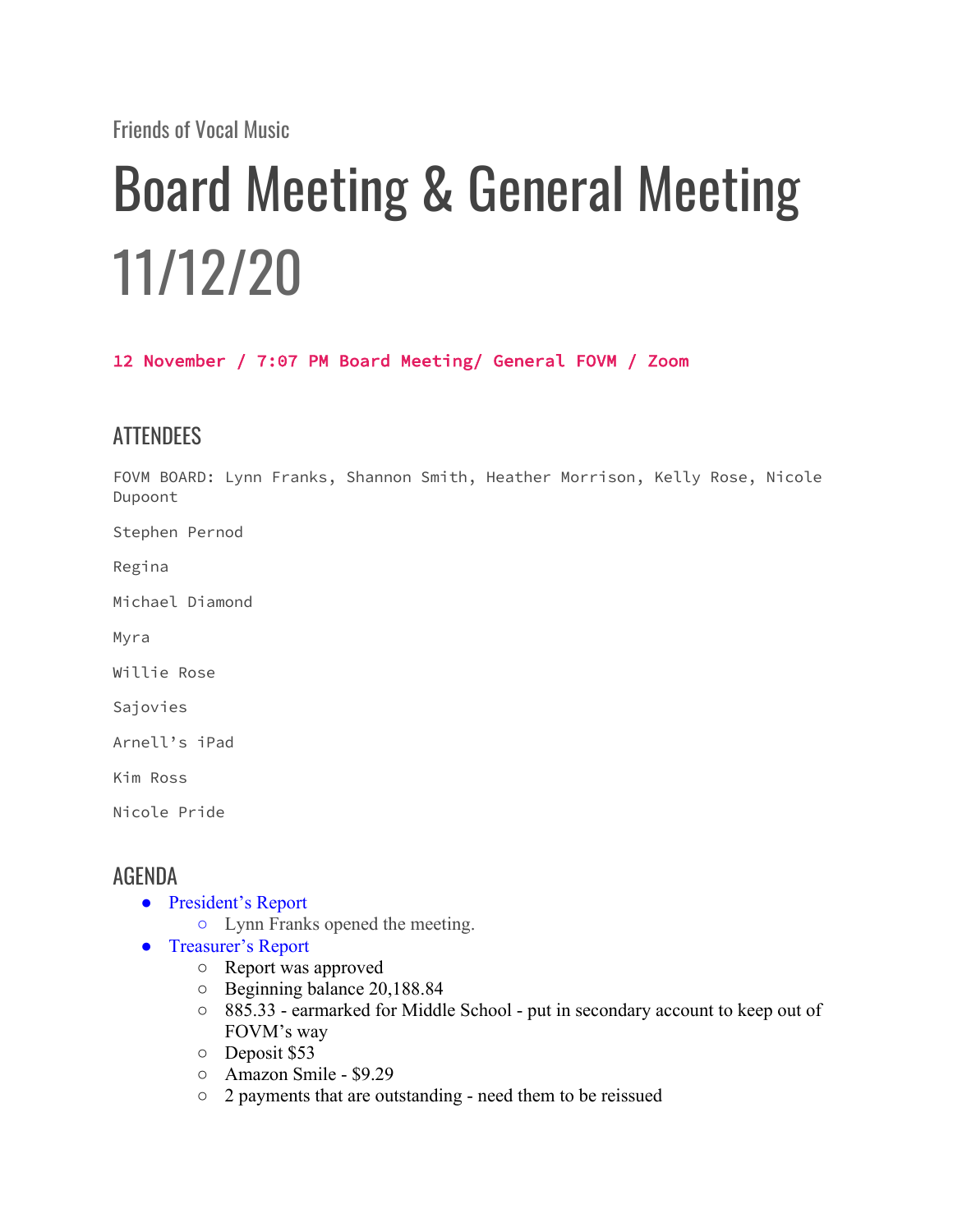- Have \$5617.21 earmarked student reserve
- Available balance \$4340
- $\circ$  Contact Kelly Rose at FOVMexpress (algmail.com for student balance

## ● New Business

- Board of Education approved \$40,000 budget
	- \$200 Fee per singer, \$75 per crew
	- Would take care of about 50 people
	- Buses dont come out of \$40,000 budget
- Safety Measures
	- Masks required
	- Working in 30 minute intervals for air purity purposes
	- Frequent handwashing
	- 2:45 Mondays & Thursdays starting 10/08 (ask Pernod about interference with Band Spectacular)
- Competitions
	- Show choir directors met last week
		- Concensus hard to find
		- Each individual school district doing their own thing makes it very difficult
		- Our restrictions -
			- $\circ$  rehearse for 30 minutes 6 feet apart if singing
			- Dance with no singing for as long as you want
		- Walsh holding a virtual competition
			- Use a phone to record
			- No editing is to be done
			- One shot from back of auditorium
			- Jan 22nd turned in
		- Possible festival with schools instead of competition
		- Lots of stress making these decisions
		- Nicole Pride asked Can we come together with all show choirs virtually and do some sort of virtual program? Mr. Pernod will ask choir directions at other schools
		- Next meeting of choir directors on Dec 2nd
		- Kelly Rose question If you do a virtual choir with an Express song, can we use it in the show next year? Yes, if it still fits
- Fundraising
	- Peterson's Nuts
		- 11/23 kickoff Peterson Nuts fundraiser
		- $\bullet$  12/11 or 12/14 end date
		- All orders ready for pickup by 18th or 21st
		- Possibly all profits go into student accounts
- Express student did test positive for Covid
	- Any questions go to the high school
		- A letter went out
		- Mr. Pernod tested negative